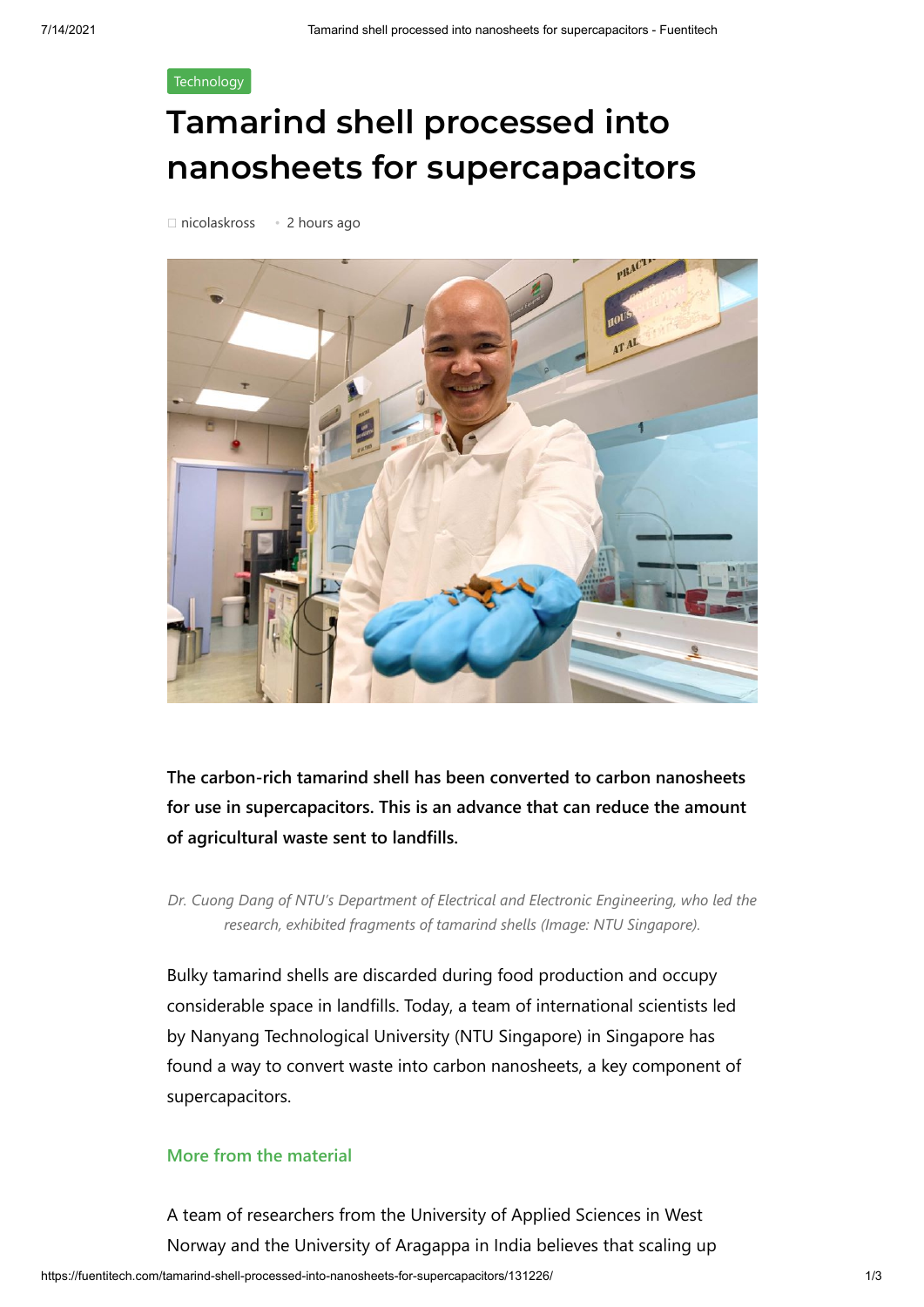these nanosheets will be an environmentally friendly alternative to industrially produced nanosheets while reducing waste. I will.The results of the team survey are published in *[Chemosphere.](https://www.sciencedirect.com/science/article/abs/pii/S0045653521015058?via%3Dihub).*

In a statement, Dr. Cuong Dang, research leader at NTU's Department of Electrical and Electronic Engineering, said: "Through a series of analyzes, we found that the performance of tamarind shell-derived nanosheets is comparable to that of industrially produced nanosheets. Porous structure and electrochemical properties. The process of producing nanosheets is activated carbon nanosheets. It is also the standard way to manufacture tamarind. "

Professor G. Ravi, Dean of the Department of Physics at the University of Aragappa, added: "Tamarind shells can reduce the amount of space required for landfill, especially in regions of Asia such as India, one of the world's largest producers of tamarind, which is tackling waste disposal issues. . "

According to NTU Singapore, to produce carbon nanosheets, researchers first washed the husks of Tamarind fruit, dried it at 100 ° C for about 6 hours, and then crushed it into powder.

Scientists then baked the powder in an oxygen-free oven at 700-900 ° C for 150 minutes to convert it into nanosheets.

According to NTU Singapore, industrial hemp fibers are commonly used in the production of carbon nanosheets, but they are heated at 180 ° C or higher for 24 hours before being exposed to further heat to convert them to carbon nanosheets. is needed.

Professor Dhayalan Velauthapillai, Head of the Advanced Nanomaterials Research Group for Clean Energy and Health Applications at the University of Applied Sciences in West Norway, said:

"The secret behind their energy storage capacity lies in their porous structure, which leads to a large surface area that helps the material store large amounts of charge."

Nanosheets derived from tamarind shells are said to have excellent thermal stability and electrical conductivity, making them a promising option for energy storage.